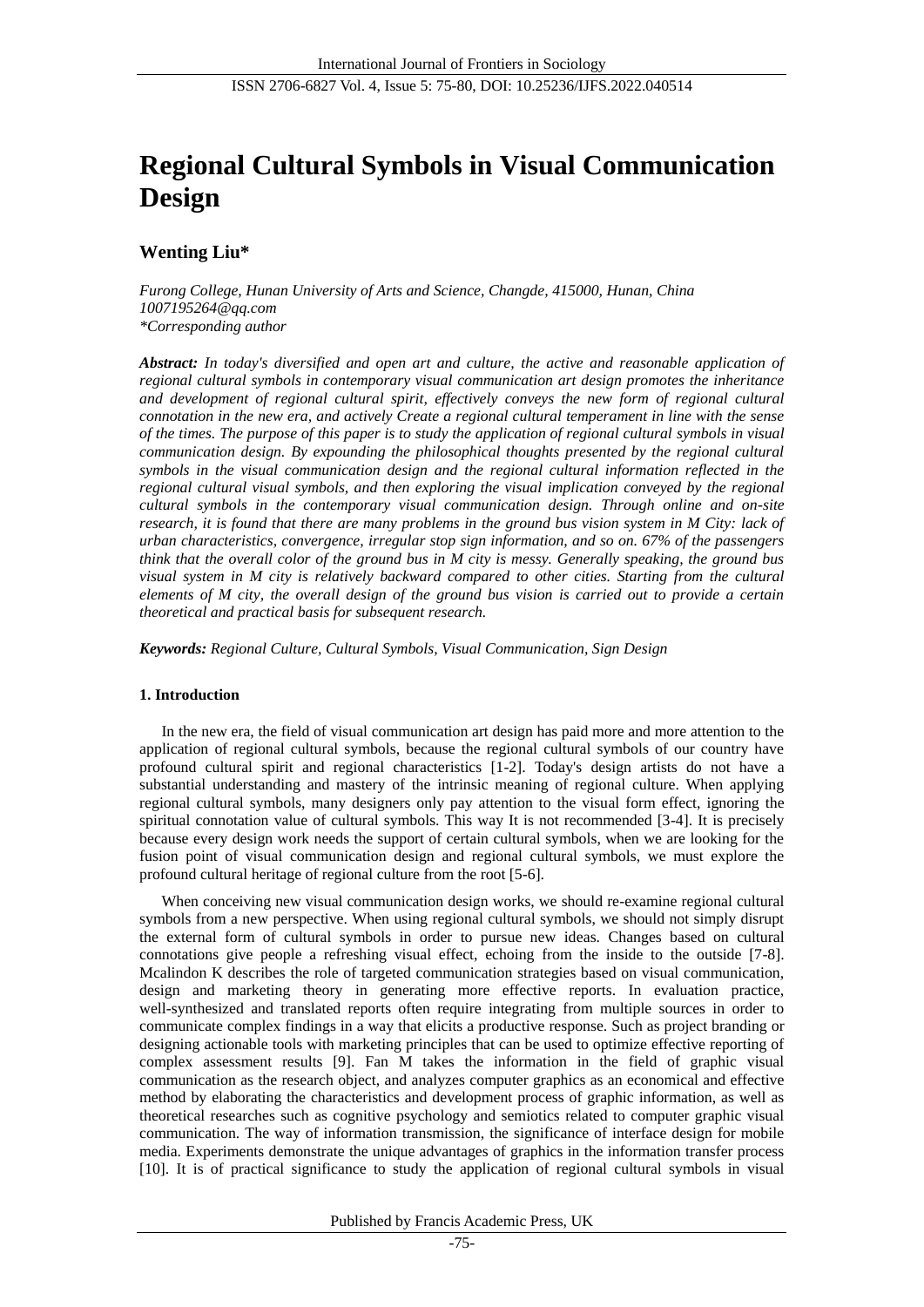communication design [11].

From the perspective of regional cultural symbols, this paper discusses a universal method of using regional cultural symbols to design platform information signs. In the specific research, firstly, the existing problems in the current visual communication design are analyzed in detail, namely: the abuse of cultural symbols and the lack of the times. Then, the necessity of the application of regional cultural symbols in the design of platform information signs is discussed from two aspects, namely: the inherent needs of the design of platform information signs, and the needs of regional cultural inheritance and innovation. Then, the application of regional cultural symbols in the design of platform information signs is discussed from the three perspectives of the visual prototype elements of the platform information signs: shape, color, and material.

#### **2.Research on the Application of Regional Cultural Symbols in Visual Communication Design**

#### *2.1 Regional Cultural Symbols*

From the definition of symbols and the relationship between culture and symbols, it can be concluded that regional cultural symbols refer to the general name of all symbols that may represent the dominant and recessive characteristics of regional culture in a specific area [12-13]. It includes regional climatic conditions, topography, hydrogeology, animal resources, historical relics, historical remains, cultural resources and various human activities and behaviors [14]. Just as everyone has their own unique personality, each region has its own unique cultural tone. Although personality is a very abstract thing, it can be reflected through people's behavior, hobbies, dress and so on. Similarly, the regional cultural connotation of a tourist destination can also be indirectly expressed through a series of explicit characteristic symbols such as unique local architectural styles, customs, and cultural landscapes, and these characteristic symbols are regional cultural symbols [15-16].

## *2.2 Characteristics of Regional Cultural Symbols in Print Advertisements*

The theme of print advertising is the product itself and the message that the brand concept usually conveys is not monolithic. As a plane medium, the capacity of carrying information is limited [17]. Therefore, the application of graphic symbols in print advertising solves a big problem. Graphic symbols are an indispensable part of commercial advertising, but the application of such graphic symbols is not a simple list. The image symbol itself is a collection of information, which is a visual image obtained by refining and integrating a large amount of information and can convey all the information contained in it. Therefore, in commercial advertisements, metaphors, exaggeration, humor, etc. are often used. It expresses its meaning, and regional cultural symbols are graphic symbols that integrate regions, local culture, and even beliefs over time and social development. It can accurately and concisely transmit specific information, and achieves the requirements of the amount of information and accuracy of the picture in commercial print advertisements [18].

# *2.3 Bus Vision System*

The cultural image of a city is not built overnight. With the rapid economic development, many distinctive urban cultural images are gradually being forgotten, the gap between cities is gradually narrowing, and the appearance tends to be unified. As a result, cities that should have advantages are gradually declining, and a large number of talents are drained. Therefore, we should inherit and develop urban culture and be the leader of urban culture. Throughout the city's public transportation network, he is gradually becoming unified and simplistic with the city's appearance. Urban residents hope that the ground public transportation system they live in can not only meet their daily needs, but also represent the image of the city and integrate with the city. Based on the integration between the ground bus visual system and urban culture, the use of conveying and infectious visual images is used to create a new carrier of urban cultural images, so that public transport can become a communication network connecting the city and citizens, and it has been subtly narrowed. Distances between cities and people.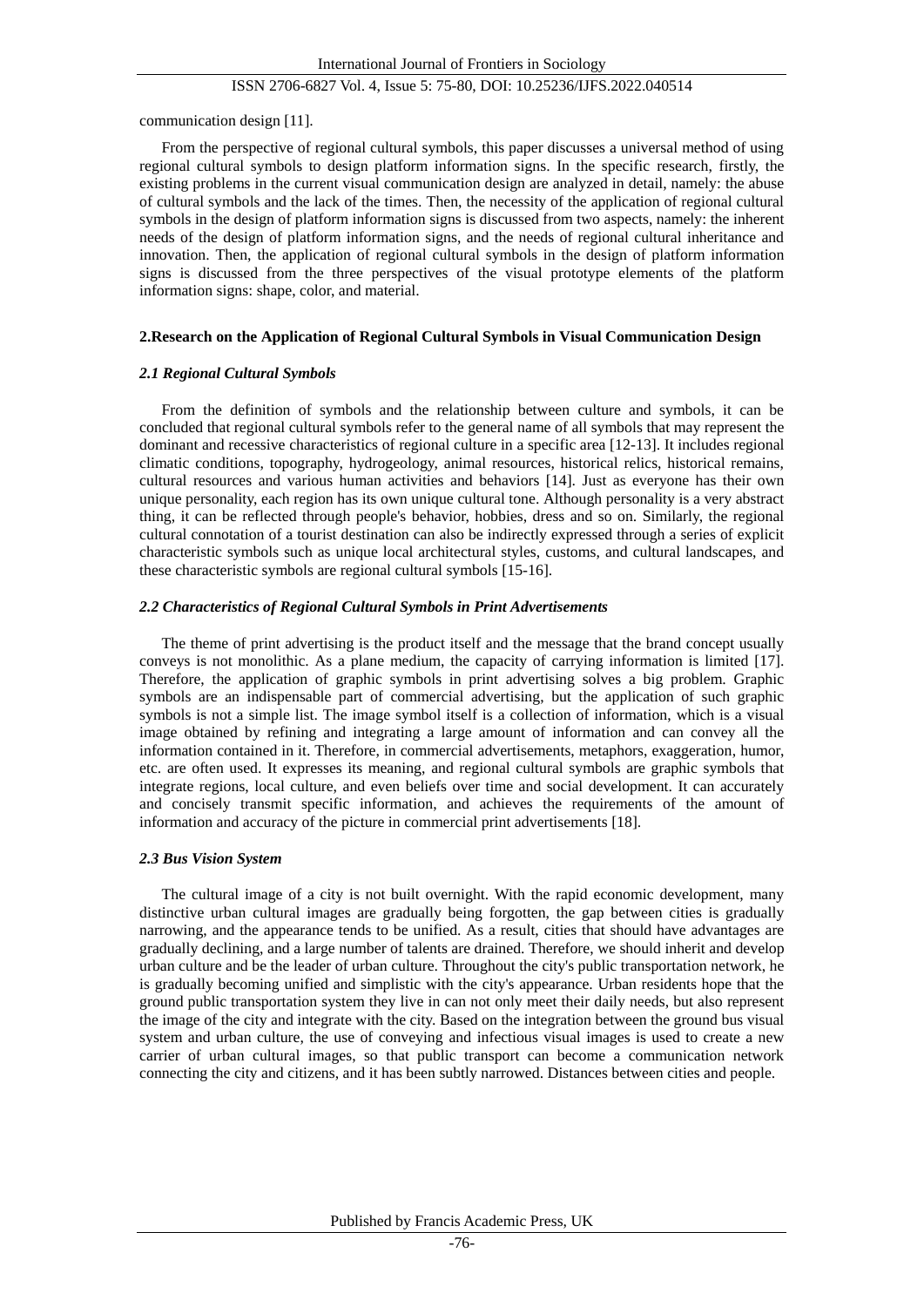## **3. Investigation and Research on the Application of Regional Cultural Symbols in Visual Communication Design**

#### *3.1 M City Culture*

First of all, visit the inheritors of traditional handicraft skills in MCity to understand the technological characteristics, production process and visual image of their related products, and systematically collect the texture, texture, drawings and other materials of the local natural and cultural heritage. In addition, the team members visited the village to record the production process of Dong cloth, the production method of vegetable dyes for construction and textiles, and recorded the texture, texture, and drawing of the local natural and cultural heritage through rubbing, photography and other recording methods. Collect and summarize materials.

#### *3.2 Data Collection*

This research activity is divided into two parts: online and offline. Online surveys were conducted through questionnaires and return visits, and offline surveys were conducted through the author's on-the-spot inspections and questionnaires. The survey participants involved people from all walks of life. The scope of the survey was very wide, and 170 valid copies were obtained through the questionnaire. The questionnaire has achieved good results. Investigation objective: To understand the visual image of M city ground public transportation in the minds of M city residents and foreign tourists, and to discover the current shortcomings of M city ground public transportation visual system design: to propose a feasible scheme for M city ground public transportation visual system design.

## *3.3 Data Processing and Analysis*

This paper uses SPSS 22.0 software to count and analyze the results of the questionnaire, and conduct t test. The t-test formula used in this paper is as follows:

$$
t = \frac{\overline{X} - \mu}{\frac{\sigma X}{\sqrt{n}}} \tag{1}
$$

$$
t = \frac{\overline{X}_1 - \overline{X}_2}{\sqrt{\frac{(n_1 - 1)S_1^2 + (n_2 - 1)S_2^2}{n_1 + n_2 - 2}(\frac{1}{n_1} + \frac{1}{n_2})}}
$$
(2)

Among them, formula (1) is the single population test, s is the sample standard deviation, and n is the number of samples. Formula (2) is a double population test.

## **4. Analysis and Research on the Application of Regional Cultural Symbols in Visual Communication Design**

#### *4.1 Audience Research and Analysis of M City Ground Bus Vision System*

In the question "Can you quickly identify bus stops?", most passengers chose "not necessarily" and "difficult to find". Especially for passengers who take buses every day and often, the higher choice ratio reflects that M The city ground bus vision system still needs to improve the recognition degree, so that people can quickly identify bus stops, as shown in Figure 1. The frequency of rides and the results of finding stops are shown in Table 1.

| find site results | often $(\%)$ | every $day(\%)$ | occasionally (%) |
|-------------------|--------------|-----------------|------------------|
| easy              |              |                 | 40               |
| hard to find      |              |                 |                  |
| see experience    |              | h               | 30               |
| uncertain         |              |                 |                  |

*Table 1: Ride Frequency and Finding Stop Results*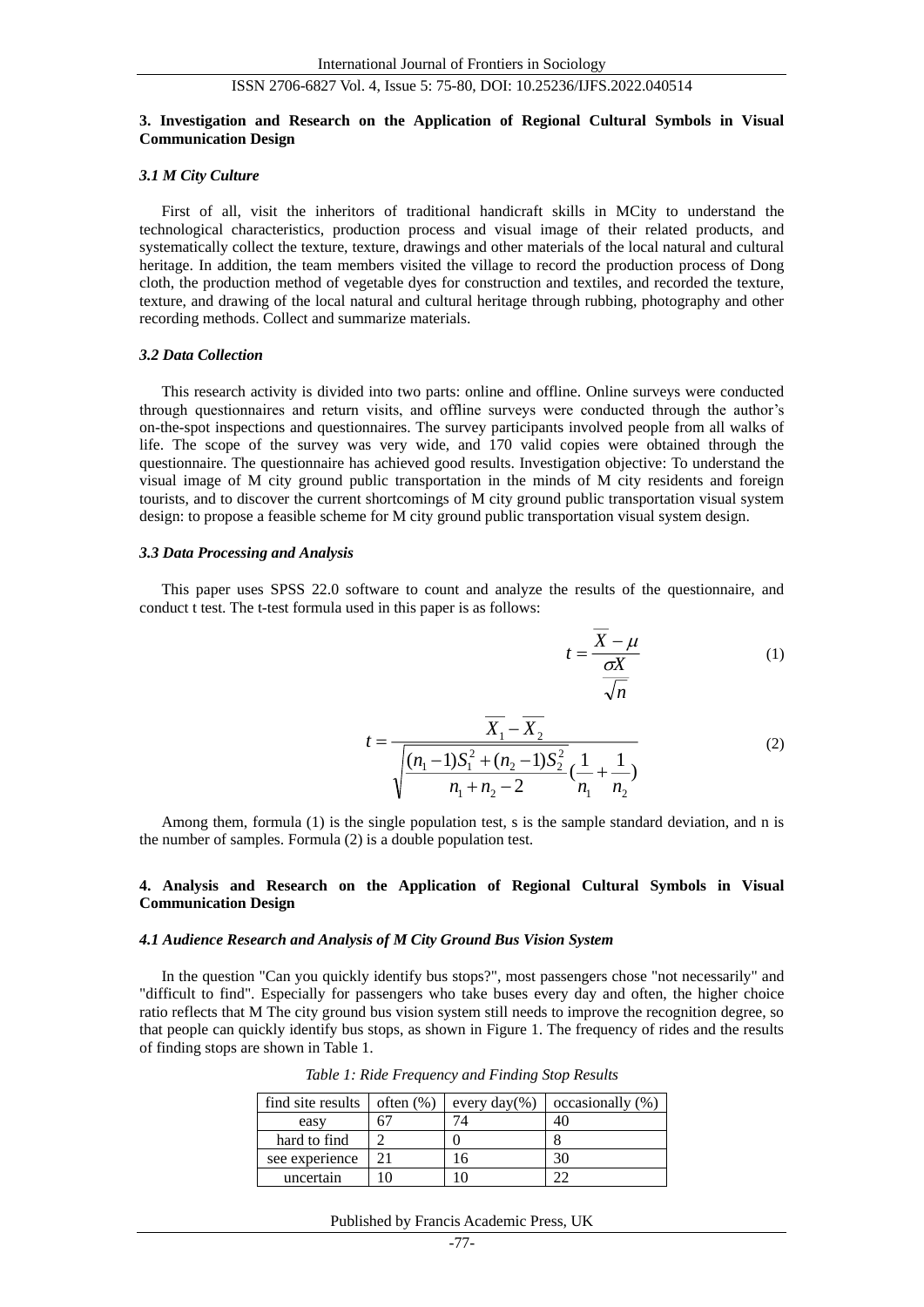

ISSN 2706-6827 Vol. 4, Issue 5: 75-80, DOI: 10.25236/IJFS.2022.040514

*Figure 1: Cross-analysis of ride frequency and site finding results*

In the question "How does the overall color of the ground bus in M city make you feel?", 67% of the passengers thought the colors were messy and did not make a deep impression, and 21% of the passengers thought the colors were simple and fashionable, so the ground public transportation in M city The overall vision of the car is in need of improvement. "Do you think the current M city ground bus vision system reflects the characteristics of the city?" In the question, 70% of the respondents thought it was "lack" and "no". In the "Which themes do you think can better reflect the culture of M City?", the survey shows that most passengers want to add visual symbols with local characteristics, such as urban characteristic buildings, celebrity pictures, local cuisine, etc. This provides an important basis for subsequent practice design.

## *4.2 Design Scheme of Platform Information Sign*

Nowadays, whether it is on the bus stop or in the bus compartment, the number of various types of commercial advertisements is far greater than the related public service advertisements promoting urban civilization. Neutralize excessive commercial advertisements through posters and urban culture propaganda posters, beautify the vision of ground buses, and enable passengers to have a deeper understanding of M city culture.



*Figure 2: Real-life application of city propaganda posters in M city*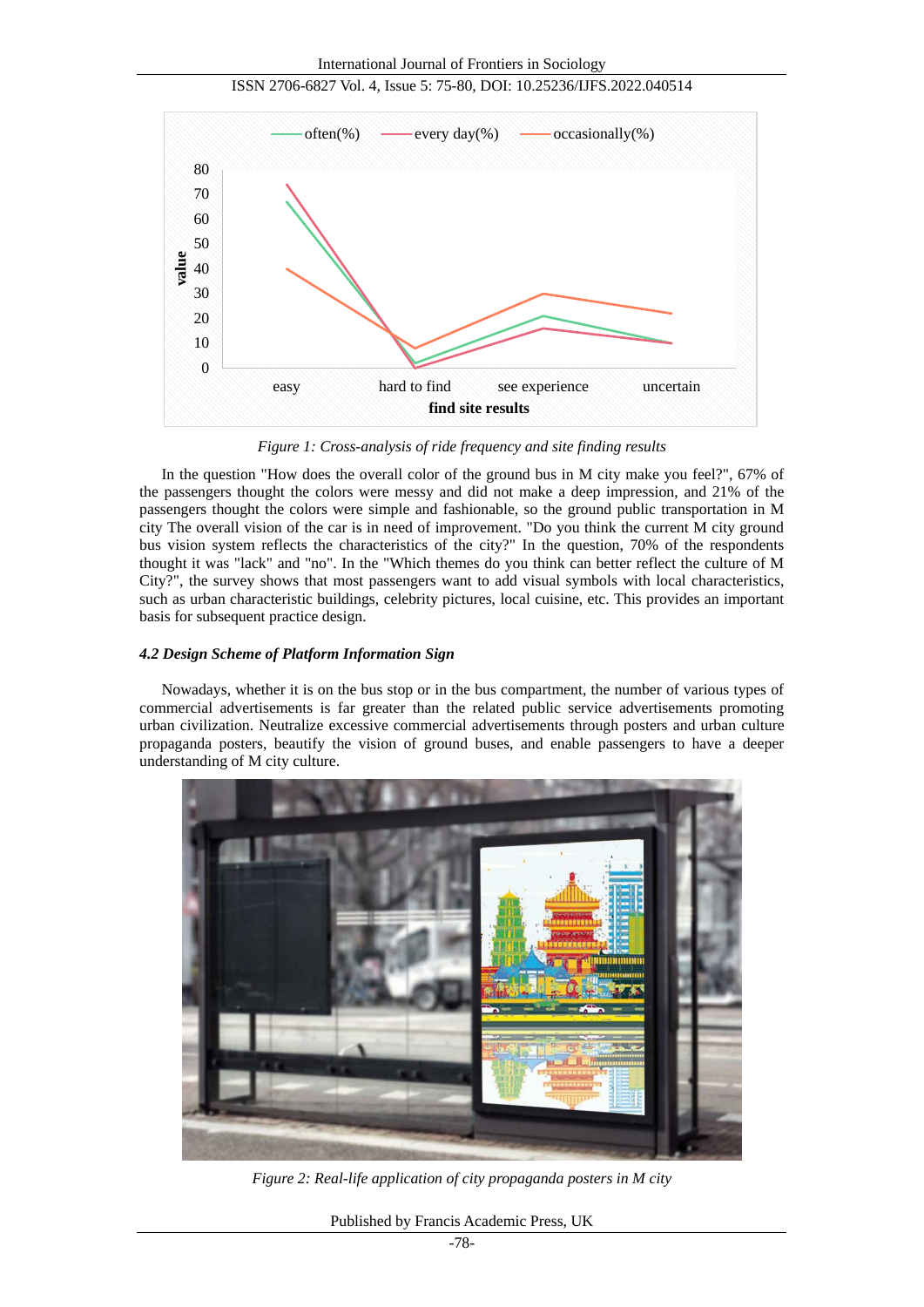Through on-the-spot investigation, it is found that the advertisements in this area are messy in color, and commercial advertisements account for a large proportion, while there are relatively few public welfare and urban publicity posters, and the overall vision is not beautiful, which seriously affects the image of the city. In response to this problem, some characteristic buildings of the city of M were selected in the design of the publicity posters of the city of M, which were combined with people's daily life to shorten the distance between the design and the people, as shown in Figure 2. The overall poster design is mainly based on vector graphics, which echoes the overall vision of the ground bus in M City. Bright colors are used in the color matching, and the overall matching is lively and regular. It can leave a deep impression on people, beautify the visual environment of the bus station, and also play a certain role in improving the overall image of M City.

#### **5. Conclusions**

The research on the application of regional cultural symbols in visual communication design is a permanent topic. Art designers must have a comprehensive understanding and mastery of regional cultural symbols in the form of connection between regional cultural symbols and modern visual communication art design. In turn, it reflects the regional characteristics of visual communication design works, and shows design works that conform to the aesthetic effect of modern people. Through the research and analysis of the design cases of regional cultural platform information signs, this paper extracts the design symbols of platform information signs that can demonstrate the connotation of regional culture, and constructs the design method of regional cultural symbols in the platform information signs. This paper is based on the application and exploration of regional cultural symbols in the design of platform information signs, which has a certain significance in visual communication design, but in the above research results, there are still some aspects that need to be further explored and studied. Due to the limited data collection channels, in order to conduct more in-depth research, it is necessary to supplement and update relevant data; in addition, in the aspect of auxiliary creative design system, automatic design cannot be realized at present, and more in-depth research and development work is required.

## **Acknowledgements**

The study is supported by the Scientific Research Project of Hunan University of Arts and Science in 2020(No.: 20YB11).

# **References**

*[1] Andriyan W. Visual Audio Communication Design on the Role of Information Technology on Student Life Style of Universitas Raharja. ADI Journal on Recent Innovation (AJRI), 2020, 2(1): 194-203.*

*[2] Zomay Z, Keskin B, Ahin C. Grsel Letiim Tasarm Blümü rencilerinin Sektrel Logolardaki Renk Tercihleri - Color Preferences of Visual Communication Design Students in Sectoral Logos. OPUS Uluslararası Toplum Araştırmaları Dergisi, 2021, 17(37):4181-4198.*

*[3] M Günay. Design in Visual Communication. Art and Design Review, 2021, 09(2):109-122.*

*[4] Sosebee J, Macdonald C M. Learning visual communication: A preliminary analysis of HCI/UX curricula. Proceedings of the Association for Information Science & Technology, 2018, 55(1):898-899. [5] Saris B. Inside out: Comparison of Traditional and Collaborative Pedagogical Approaches for Visual Communication Design Students in Transition to Industry. The International Journal of Design Education, 2018, 12(2):25-38.*

*[6] Murchie K J, Diomede D. Fundamentals of graphic design—essential tools for effective visual science communication. FACETS, 2020, 5(1):409-422.*

*[7] Marcelin V, Manimozhi V. Most Used Aspects of the Design Elements in Drawing by Visual Communication Students. Journal of Advanced Research in Dynamical and Control Systems, 2019, 11(9-SPECIAL ISSUE):895-898.*

*[8] Loza I, Freimane A. Differences in Visual Perception of European and Islamic Design Communication in the Twenty-first Century in the Context of Cultural and Religious Systems. The International Journal of Design in Society, 2019, 13(3):45-56.*

*[9] Mcalindon K, Neal J W, Neal Z P, et al. The BOND Framework: A Practical Application of Visual Communication Design and Marketing to Advance Evaluation Reporting. American Journal of*